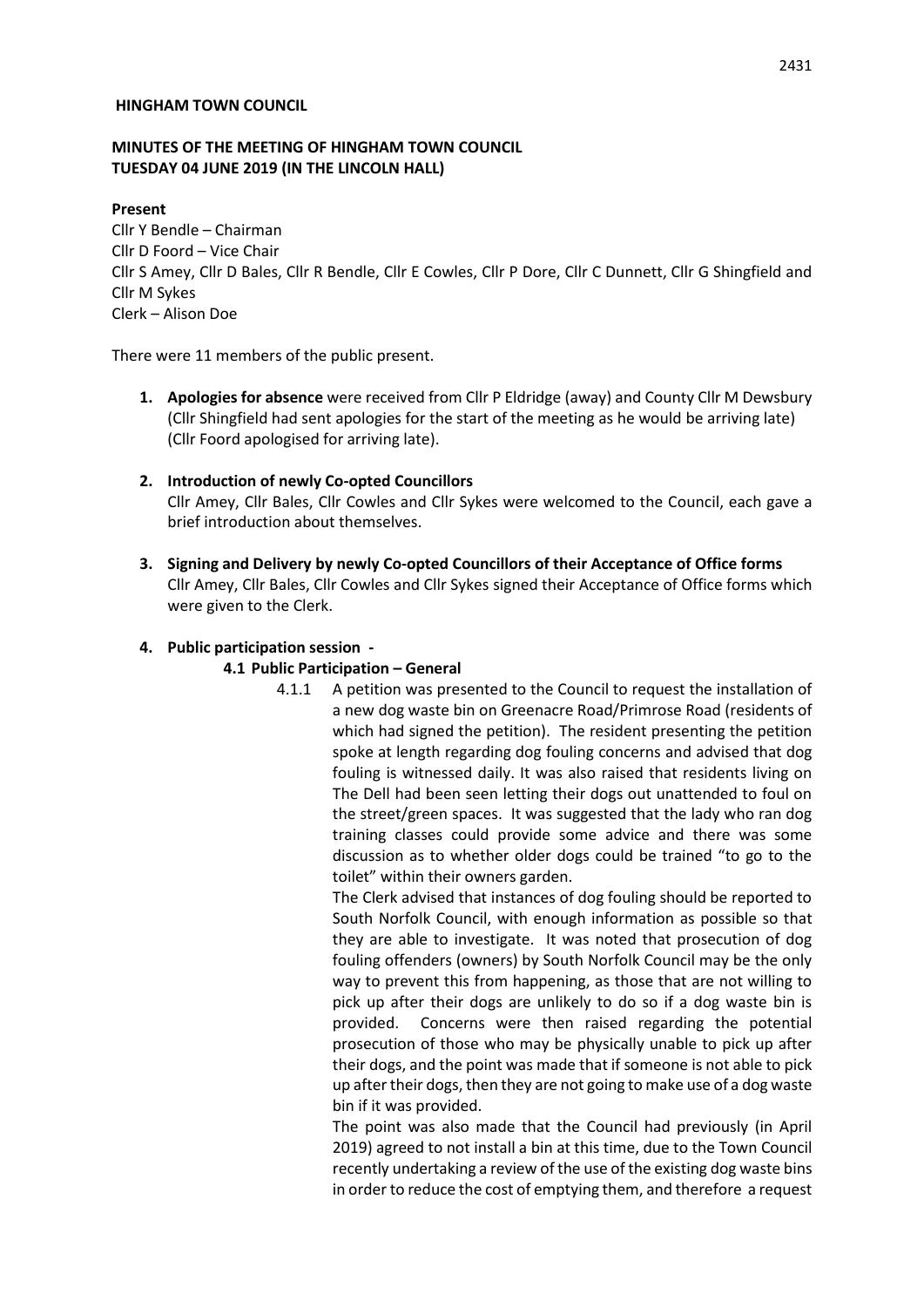for a dog waste bin could not be placed on the agenda for consideration again by the Council within 6 months of that decision except either by a special motion, which requires written notice by at least six councillors to be given to the Clerk in accordance with standing orders.

- 4.1.2 A resident spoke to congratulate Cllr Y Bendle on becoming a Town Cllr and Chairman, and also congratulate Cllr Amey, Cllr Bales, Cllr Cowles and Cllr Sykes on becoming members of the Town Council. The resident asked for the Town Council to consider measures for upgrading the town clock that is again not working.
- 4.1.3 A representative from Hingham Christian Fellowship spoke (regarding agenda item 11.4) about their plan to adopt the phone box in the Market Place and turn it into a lending library.

# **4.2 A presentation by a resident regarding proposals to set up a road safety campaign – and this proposal to be considered by the Council (with regard to Council support/involvement)**

A resident presented proposals to the Town Council for a 3 month Hingham Road Safety Campaign as a result of the rising concern from residents about the level of unrestrained speeding through the Town. A small number of people who have been closely involved with the problem decided that another attempt should be made to raise motorists consciousness, seeking much better compliance with the speed limits in Hingham. The small group of residents are working in conjunction with Community Speedwatch and the Hingham Society, with advice from NCC Highways and PC Andrew Read and will maintain close contact with him throughout the campaign. The aims of the campaign were outlined as:

*"• to produce and display impactful slogans/speed reminders*

- *to survey the B1108 to identify the best locations for banners, speed reminders*
- *to identify and contact the owners of speeding HGV, vans, agricultural vehicles*
- *to use roadside signage to influence the behaviour of other drivers and riders*

*• to announce the start date, timescale and programme of the campaign using a range of local and county-wide media*

*• to co-ordinate events with the TC, Police and Highways where possible*

*• to involve residents via a campaign leaflet, monthly Community Magazine updates and by encouraging participation in local organised events*

*• to recommend a second end of campaign speed monitoring exercise, to assess the degree of change since April 2018 and to report this to campaign sponsors, with any further recommendations*

*• to seek Town Council financing of the materials, with the group doing what it can to raise funds itself*

*It is hoped that the campaign can take place from August to November "*

The Council were asked for support in this campaign and if they were able to provide some funding toward materials.

The resident was advised that there was an application procedure for requesting a grant. Concerns were raised by the Council regarding the liabilities of placing banners on Highway land, as this is usually prohibited as they are considered distracting and therefore unsafe. It was also advised that it was not the general public's duty to undertake to provide signage regarding speeding and there are statutory duties regarding these issues for both the Police and Norfolk County Council.

(Cllr Shingfield arrived at 8.10pm)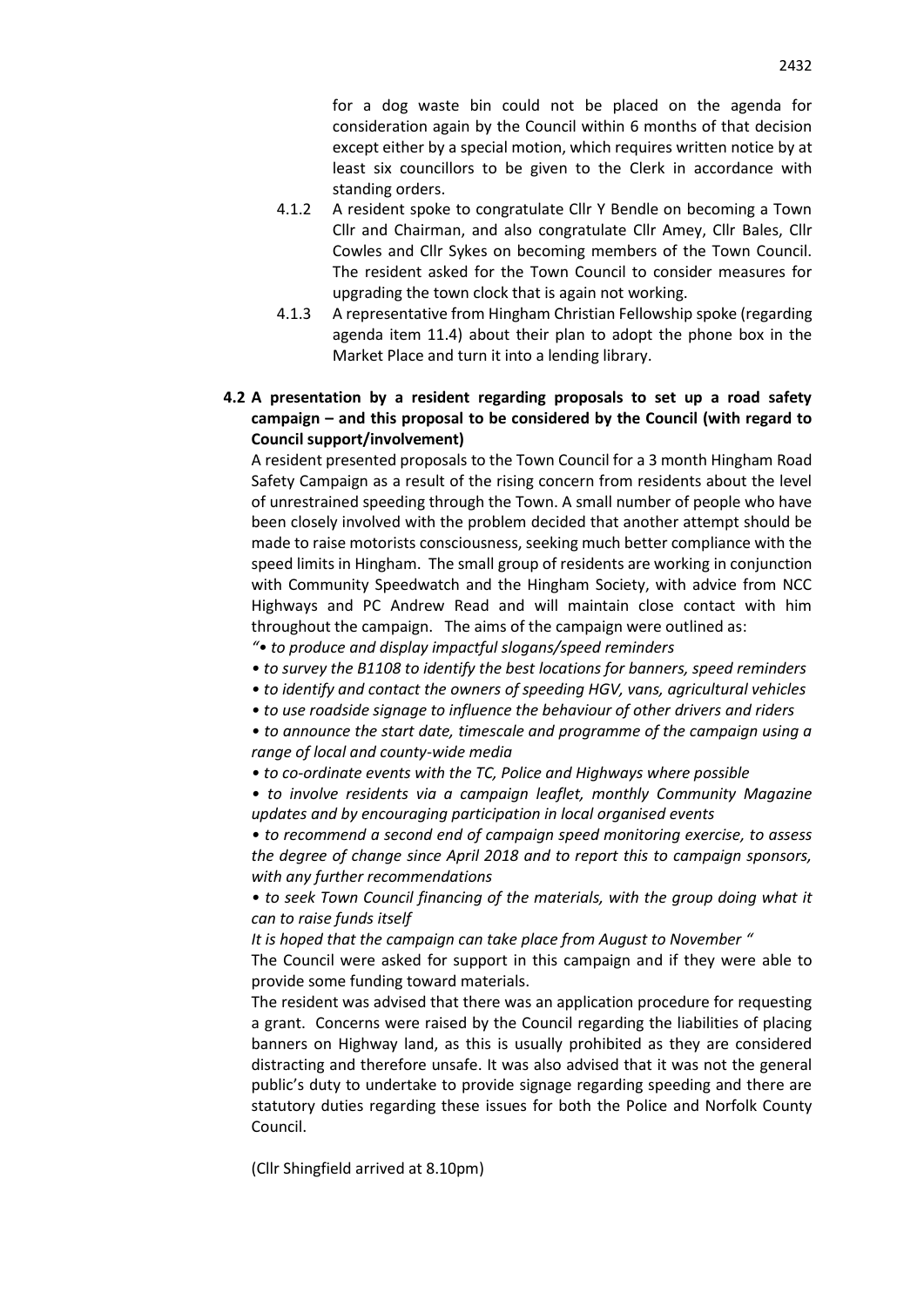- **5. Accuracy of the Minutes of the Town Council meeting of 07 May 2019** The minutes were agreed as correct and signed by the Chairman.
- **6. Declarations of interests with regard to items on the agenda and to consider requests for dispensations**

Cllr Y Bendle declared an interest in agenda item 16.

The Clerk advised Cllr Y Bendle to declare an interest in agenda items 10.15 and 16 being that these relate to financial negotiations between Hingham Town Council and South Norfolk Council.

- **7. Matters arising from the Minutes of 07 May 2019 (written Clerks report circulated prior to the meeting - See Appendix A).**
- **8. Working party reports**

There were no working party reports.

**9. Reports from representatives on external bodies**

Cllr Dunnett reported that the Hingham Non Ecclesiastical Charity are still looking for more people to take on allotments (Mill Farm).

Cllr Shingfield reported that there was a meeting of the Lincoln Hall Committee soon, and there were still issues with the toilets becoming blocked.

# **10. General Correspondence (information/circulars etc)**

- **10.1 Norfolk ALC - Nominations for our new Norfolk ALC Executive**
- **10.2 Norfolk ALC – Bulletins**
- **10.3 NALC – Star Council Awards**
- **10.4 South Norfolk Council on Show – Poster**
- **10.5 South Norfolk Council – Help Hub Bulletin**
- **10.6 Police Connect - Latest alerts from Norfolk Trading Standards**
- **10.7 Norfolk Constabulary – Speedwatch Figures – April**
- **10.8 Norfolk County Council - Temporary closure of Hingham Road in the Parish of Deopham - new water connection (ref STRO2778)**
- **10.9 Norfolk County Council - Temporary closure of Deopham Road in the Town of Hingham - BT works (ref STRO2687)**
- **10.10 Norfolk County Council - Temporary closures of Greenacre Road and Hall Moor Road in the Parish of Hingham - new water main and BT works respectively (refs STRO2620 and STRO2741)**
- **10.11 George Freeman - Village Fêtes & Community Events**
- **10.12 Play Safety - Notification of play area inspection in June for Hingham Town Council**
- **10.13 Settle In Service Co-ordinator - New volunteer service at the NNUH**
- **10.14 CPRE - Rural Housing Conference – Dereham**
- **10.15 South Norfolk Council – Dog Waste Bin Collections** with reference to the offer of a Discount Scheme for once weekly emptying – The Clerk had been chasing confirmation that the dog waste bins would be emptied once a week from April 2019, following work to ensure that this was feasible. South Norfolk Council had advised Hingham Town Council that they had run a "trial" in selected parishes and that Hingham should remain on twice weekly emptying. The Clerk has written to South Norfolk Council to enforce that the offer was made to Hingham Town Council for the discount scheme and that this offer had been accepted by the Town Council, and that confirmation was given to SNC prior to April 2019 that the work had been undertaken to ensure that once weekly emptying of the bins was feasible.
- **10.16 Norfolk Parish Training and Support – Training dates.** The Clerk advised that she would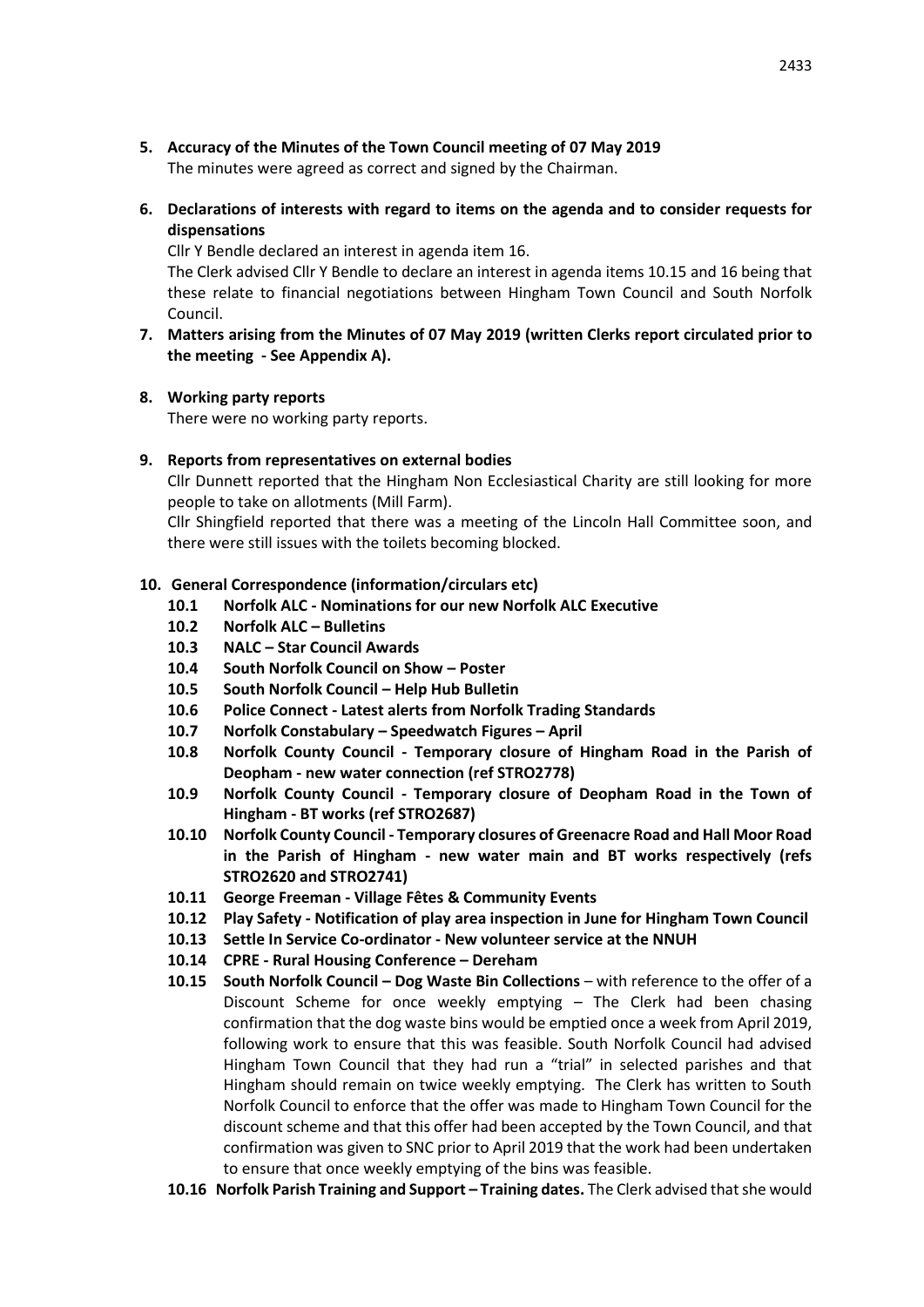look to organise whole council training later in the year.

- **11. Correspondence (not for public inspection) as addressed directly to Hingham Town Council (from residents etc.)**
	- **11.1 A resident – Hingham Oil Syndicate**
	- **11.2 A resident – Litter Pick – litter around Seamere Road**
	- **11.3 Hingham Society – Watton Road overgrown hedge and verge over footway**
	- **11.4 Application to BT from Hingham Christian Fellowship to adopt Hingham's last remaining telephone box for use as a free lending library**
- **12. To discuss any required responses/actions in relation to any item(s) of correspondence With reference to:**

**Agenda item 11.1 Hingham Oil Syndicate -** The Clerk to write a letter of thanks to the resident who had been organising the Oil Syndicate for some years but has now decided to "retire". Any Details available of the oil syndicate organised by Hingham Town Council to be published in the parish magazine.

**Agenda item 11.3 Hingham Society – Watton Road overgrown hedge and verge over footway –** The Clerk to request that the Hingham Playing Field Association arrange for the hedge to be trimmed so as not to obstruct the footway.

**Agenda item 11.4 Application to BT from Hingham Christian Fellowship to adopt Hingham's last remaining telephone box for use as a free lending library**

It was noted that there are several places in the town where books can be purchased for a minimal price to raise money for various causes within the town, and there is also a Library. It was suggested that the phone box could be used as an information point. Some Cllrs expressed the opinion that they would prefer to see the phone box remain as an operational phone box, as it is still used. It was noted that the phone box is listed. Cllr Y Bendle is to enquire at South Norfolk Council as to whether BT have decided to de commission the phone box. It was also noted that if it is available for adoption that other organisations/groups within the town should be given the opportunity to take it on.

# **13. District Councillor's report**

District Cllr Bendle reported that there will be a consultation regarding the Local Plan later this year, and suggested that this may be with regard to the amount of housing to be allocated within parishes.

# **14. County Councillor's report**

County Cllr Dewsbury was not present at the meeting.

# **15. Planning Decisions**

- 15.1 2019/0809 Storage Building South Of Watton Road Hingham Norfolk Notification for Prior Approval for a proposed change of use of B8 commercial storage building and land within the curtilage to C3 single dwelling. Approval of details – Approved
- 15.2 2019/0541 Land South East Of Rectory Gardens Hingham Norfolk Erection of two storey detached dwelling with integral double garage. Refusal
- 15.3 2019/0437 New Cottage Watton Road Hingham NR9 4NN Occupation of New Cottage in non compliance of the agricultural occupancy condition for over 10 years. (From planning consent FH0223) Approval with no Conditions.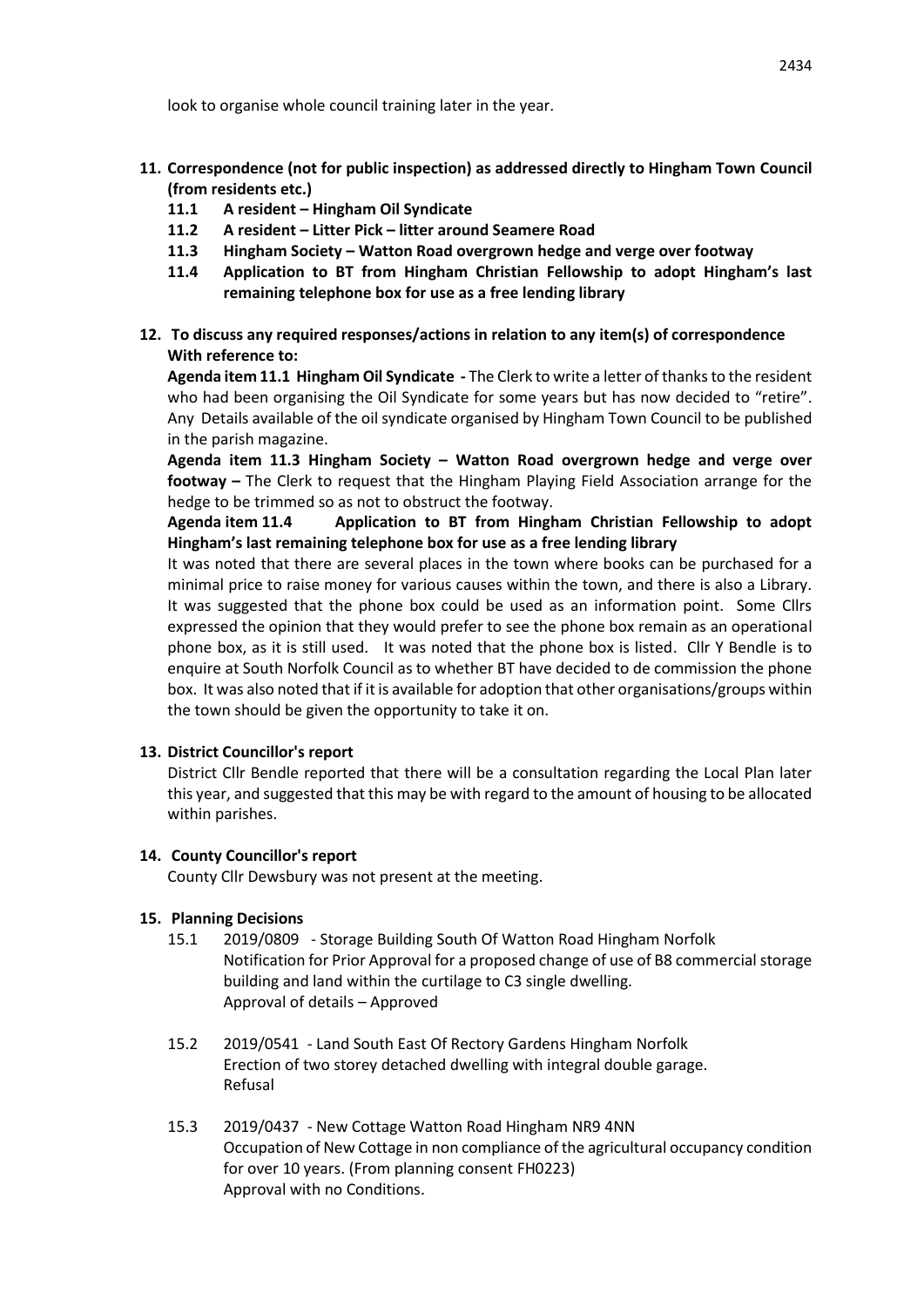#### **16. Planning Applications (as notified by SNC for consultation)**

# **2019/1159 - Location: Rectory Lodge 17 The Fairland Hingham NR9 4HW**

**Proposal: Proposed single storey extension to ground floor and first storey extension** The Council agreed to recommend approval. (Cllr Y Bendle sat with the public, as District Cllr, for this agenda item, Cllr Foord took the Chair.)

- 17. *(other planning applications where the Town Council is not a consultee for information only)* 
	- *17.1 2019/1039 - Discharge of condition 3 - Window details of planning permission 2018/2551 3 Dereham Road Hingham NR9 4HU*
	- *17.2 2019/1045 - Discharge of conditions 3 & 4 of permission 2019/0060 - external materials (3) and window/door details (4) Open for comment icon White Lodge Farm Hardingham Road Hingham Norfolk NR9 4LY*
- **18. To confirm that the newly co-opted Councillors have received a copy of the Good Councillor Guide, Code of Conduct, Standing Orders and Financial Regulations.**

Cllr Amey, Cllr Bales, Cllr Cowles and Cllr Sykes confirmed that they had received electronic copies of the Good Councillor Guide, Code of Conduct, Standing Orders and Financial Regulations. The Clerk advised that paper copies were available for any Cllrs who needed them.

**19. For the newly Co-opted Councillors to receive the "Registration of Pecuniary and Other Interests" forms - which must be completed, signed and returned to the Clerk by 01 July 2019**

The "Registration of Pecuniary and Other Interests" forms were provided both electronically and in paper format to the new Cllrs.

**20. For all Councillors to confirm their preferred contact details to be publicly available**  The Clerk asked that ALL Councillors confirm their contact details that they wish to be made available to the public.

#### **21. To receive the Internal Auditors report for 2018/19**

A copy of the Internal Auditors report was forwarded to Cllrs prior to the meeting. The Auditor had again queried the payment of a lump sum as a Chairman's Allowance, rather than a system of claiming reimbursements for receipts. The Clerk had explained that advice had been sought from South Norfolk Council, who has stated that the system Hingham Town Council is using is correct. The Auditor suggested that the Clerk should seek further seek clarification from NALC. The Auditor also again queried why the Clerk wrote a receipt for cheques received. The Clerk advised that it gives another method of cross referencing payments received and money paid into the bank when the financial scrutiny is done. The Auditor had queried whether some of the grants paid by Hingham Town Council to local organisations should be classed as s137 spending, there was some debate as to whether the Auditor or the Council were correct in how the grants had been allocated (if the grants were to be classed as S137, the Council would not have exceeded the amount allowed to be spent, as permitted by legislation). The Auditors report found that all points of internal control were undertaken correctly up to date. The Clerk was congratulated on her hard work.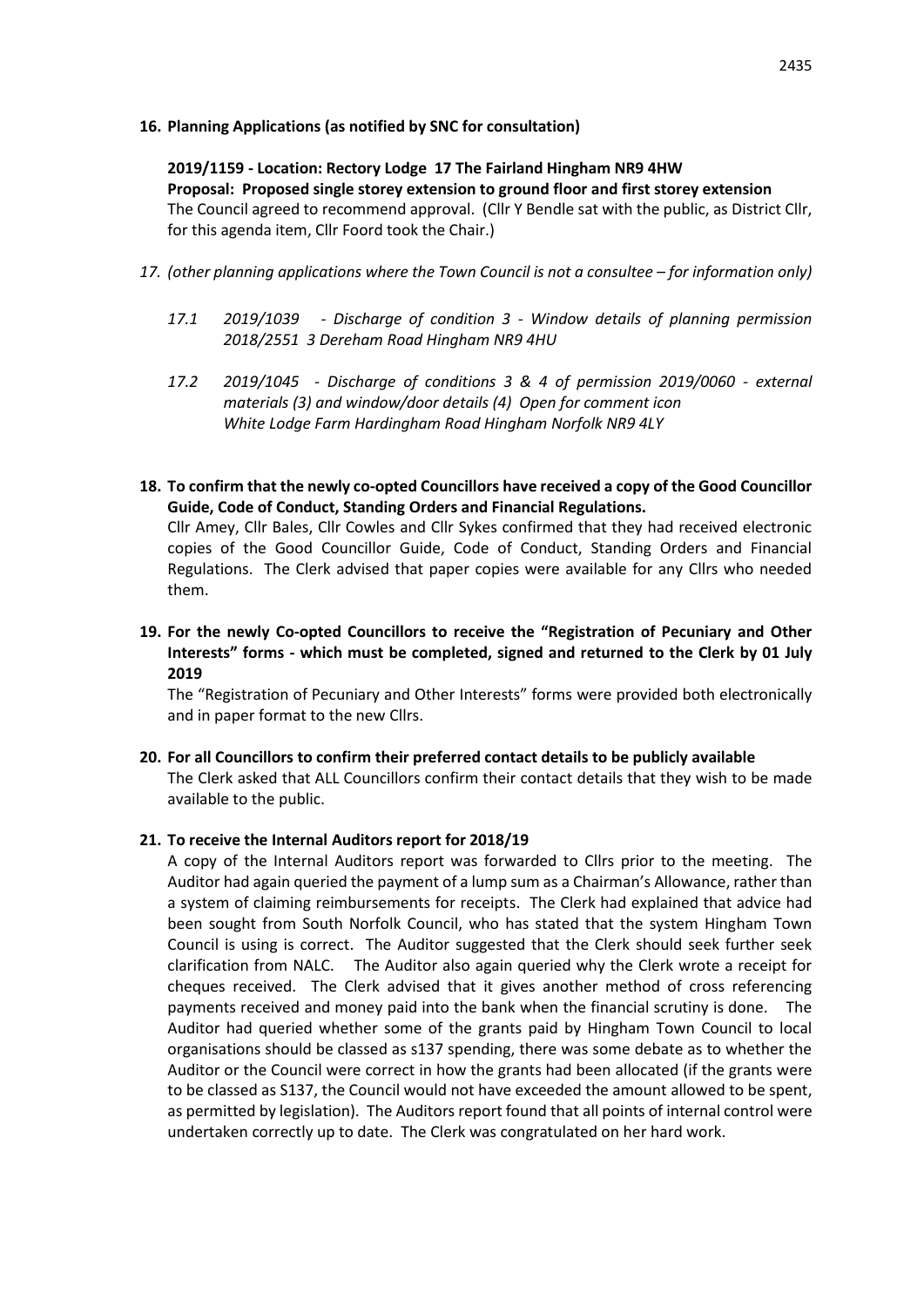# **22. To approve the Annual Governance Statement for the annual return 2018/19**

Questions 1-9 on section 1 of the annual return form, the Annual Governance Statement, were read out and it was agreed and answered as follows: questions  $1 - 8$  YES, question 9 Not Applicable. Section 1 of the annual return form was signed by the Chairman.

# **23. To approve the Accounting Statement for the annual return 2018/19**

The Accounting Statement (section 2) on the annual return had been completed by the Clerk, it was agreed as correct and signed by the Chairman. A copy of the Annual Governance and Accountability Return form was forwarded to all councillors prior to the meeting and will be published on the Town Council website. The Clerk advised that the auditor requires a detailed explanation of variances to be sent with the AGAR form.

# **24. Review of representation on external bodies and arrangements for reporting back**

The Clerk is to ask Cllr Eldridge if he is still willing to be the Town Council representative on the Hingham Playing Field Association and the Education Trust. Representation on other external bodies was confirmed as: Hingham Non Ecclesiastical Society – Cllr Dunnett Hingham Social Centre Committee (Lincoln Hall) - Cllr Shingfield Citizens Advice – Cllr Eldridge

# **25. To consider the need/proposals for new Working Parties and to review existing Working Parties and the Finance Committee and membership to them**

As the Cemetery and Churchyard Working Party had rarely met over the past year, it was suggested that there was no longer the need for it to continue. It was also noted that Working Parties should be time limited. It was agreed that the Cemetery and Churchyard Working Party be dissolved. The working party was thanked for all of their hard work over the past few years.

It was suggested that there should be a "fabric/facilities" working party to undertake inspections of the Town Council open spaces and assets such as the toilets and street furniture. Again it was noted that working parties should be time limited and that this task would be on going. It was suggested that individual Cllrs should take on responsibility for inspections, and that a programme of frequency could be written as part of the forthcoming review of the Risk Assessment (and including any requirements of the insurance policy). The Clerk advised that written records of any inspections should be kept.

The Clerk suggested that it would be helpful to have a Policy Working Party. The Council has many policies, some of which are poorly written and out of date and could be combined into larger policies, therefore making them easier to review, the Clerk also pointed out that the Council does not have some policies in place, for example a lone working policy. The Clerk advised it was essential to ensure policies are in line with legislation, up to date and fit for purpose and a Working Party would be very helpful in investigating changes to legislation and looking for good examples of policies that the Council may require. It was agreed to form a Policy Working Party, Cllr Dore, Cllr Food, Cllr Cowles and Cllr Sykes volunteered to be on the working party.

Membership to the Finance Committee was agreed as Cllr Amey, Cllr Bales, Cllr Y Bendle, Cllr Dore and Cllr Eldridge.

# **26. To receive an update on/discuss the transfer of the Public Toilets**

The Clerk advised that South Norfolk Council had emailed to suggest that they would be removing £2959.80 from the agreed capital figure to be paid to the Town Council to cover additional expenses, including legal expenses regarding the negotiations over the overage period. The Clerk had reminded South Norfolk Council that the figure as agreed in the transfer papers as signed, was £7570.80. Cllr Y Bendle had forwarded an email written to her by the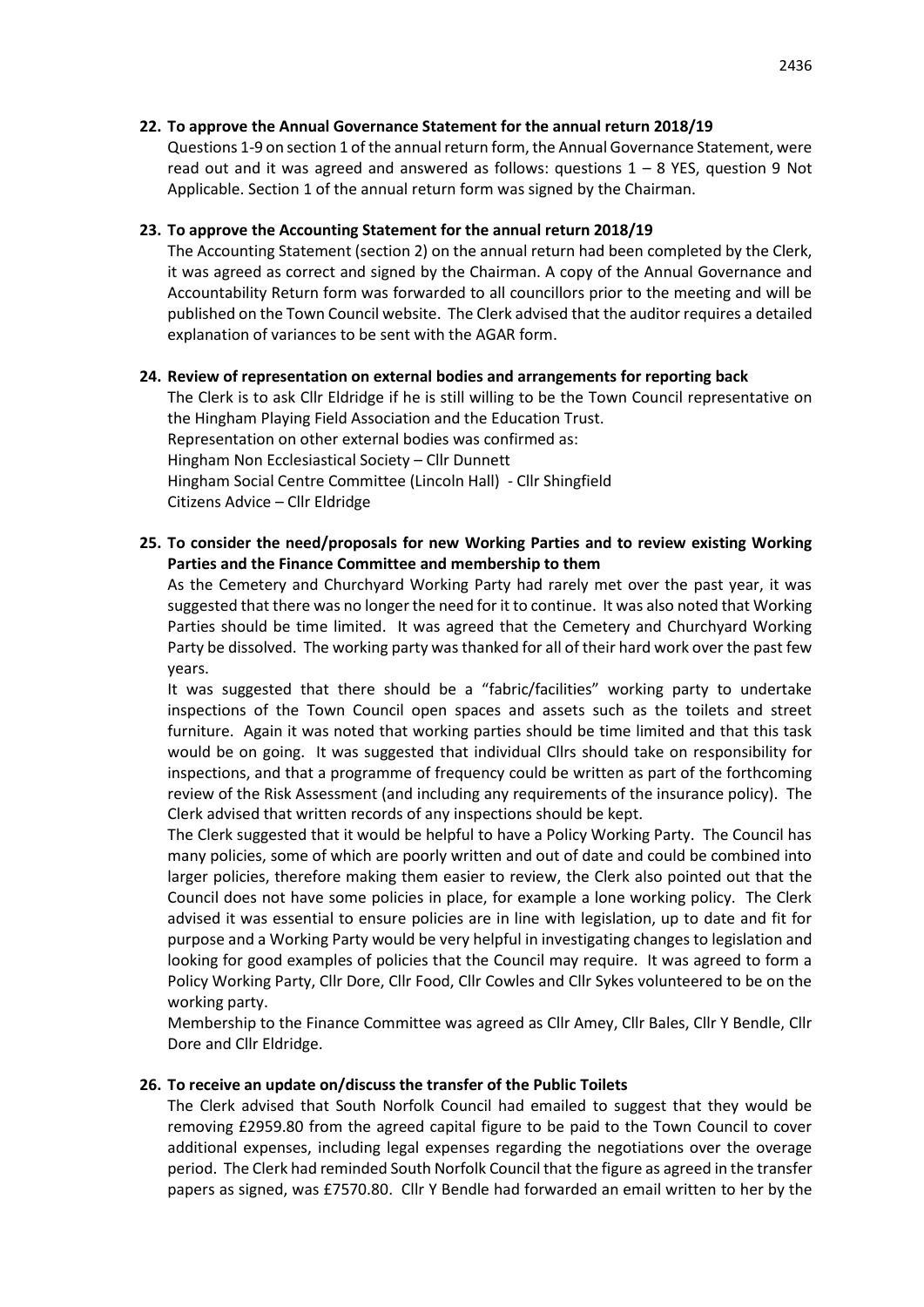Clerk, regarding this matter, to SNC. South Norfolk Council had since responded that they would transfer the capital figure as originally agreed and asked that the Town Council assume management costs for the facility as of 1 April 2019. The Council agreed that the transfer should be finalised on this basis.

**27. To discuss and propose solutions to control unauthorised parking on the Fairland grass** This agenda item was deferred until the next meeting.

# **28. To discuss/receive an update on the Tally Alley Light**

It was explained (for the benefit of new Cllrs) that the light at the Market Place end of Talley Alley has not worked for some time, as there is no electricity supply to the light. The Town Council have asked UK Power network to investigate, as they have suggested that the supply may have been cut during works in the vicinity. The issue had been notified to the faults department but had not been actioned. This has been re reported by the engineer for the fault department to investigate.

**29. To discuss a draft version of a new Communication Policy to cover issues including (but not limited to) dealing with the media, use electronic communications and use of Social Media** The Chairman directed that the writing of the policy should be deferred to the Policy Working Party. The Clerk requested that there be a discussion regarding the content of the document that she has sent prior to the meeting and asked for Cllr comments. It was noted that the document was very lengthy and received the day before the meeting. The Chairman Cllr R Bendle stated that she had comments but she would not divulge them at that time as they were too lengthy. There was no further discussion on the agenda item.

# **30. To discuss suggestions and proposals for improving Council/public engagement, including:**

- **The use of Social Media for encouraging the public to participate if unable to attend a meeting.**
- **A Facebook page which would be updated a minimum once a month, the creating of an 'event' to invite people to a meeting with the agenda shared in the description.**
- **The use of video streaming to either live stream or update a video after the meeting has been closed and to encourage feedback from residents of all ages in an open forum.**
- **Arranging an Open Evening (potentially Tuesday October 15th 2019)**
- **Arranging Chairman/Councillor "open surgeries"**
- **Any other suggestions**

This item was deferred until the next meeting.

#### **31. Proposal to purchase a new (replacement) grit/salt bin for Church Street**

The Clerk advised that the bin was damaged by a car, and that the cost of the last new grit bin purchased (Ringers Lane) was in the region of £190. The Clerk will check the size of grit bin required and find some prices for the next meeting.

#### **32. To propose items for the next agenda**

No agenda items were proposed.

#### **FINANCE**

**33. To note the date of the next Finance Committee meeting, proposed date 16 July 2019** Noted.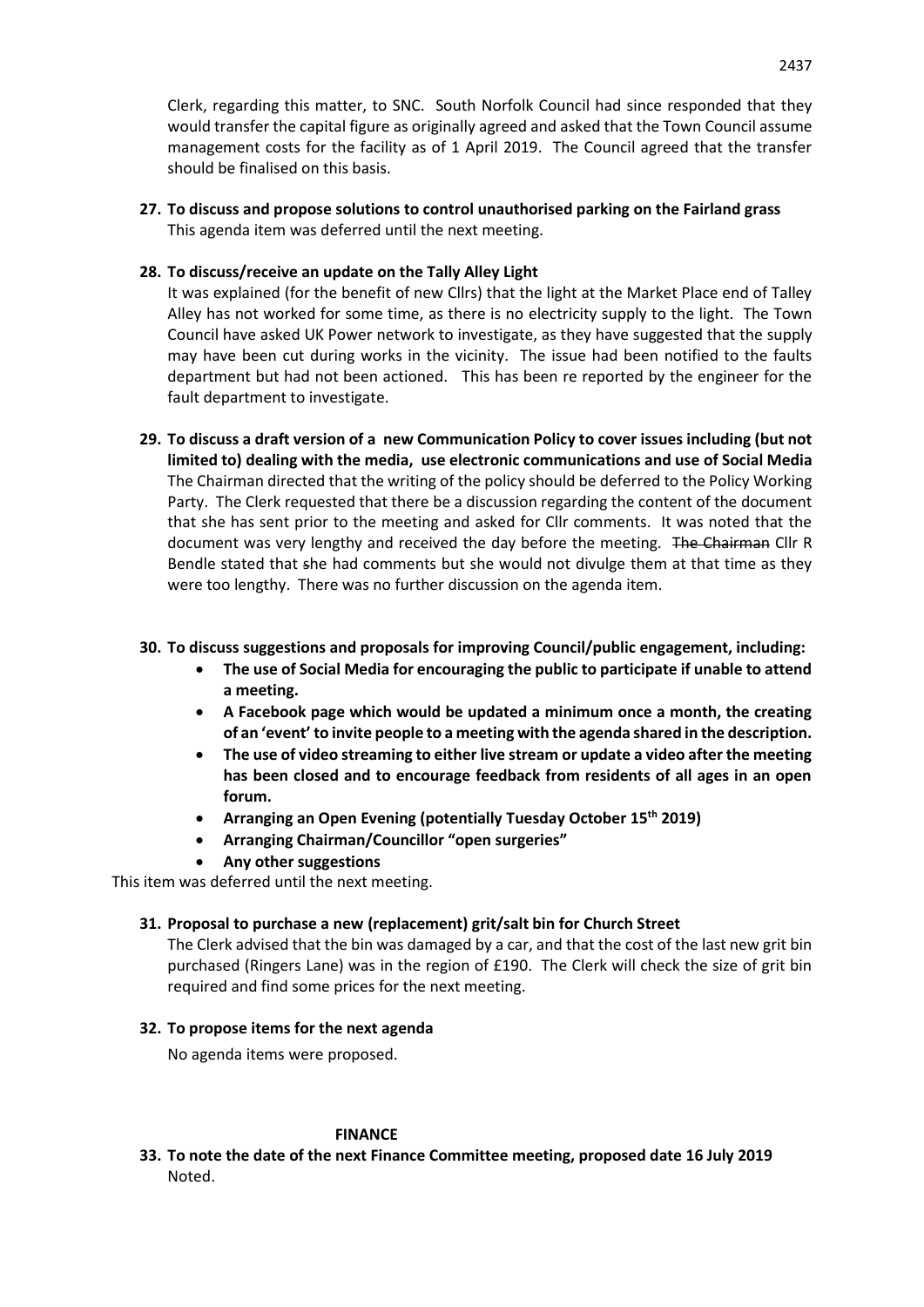**34. To authorise the Finance Committee to approve any accounts for payment/invoices received during July – including wages**

It was agreed that the Finance Committee be authorised to approve any accounts for payment/invoices received during July (including wages) as there will be no Town Council meeting in August.

#### **35. To review the arrangements for the undertaking of financial scrutiny/internal control**

The Clerk advised that the financial scrutiny is undertaken by the Finance Committee, and is a cross referencing of cashbook, paying in book, receipt book, bank statements, invoices and minutes. As it is undertaken by the Committee it is undertaken within a public meeting and minuted, giving the best opportunity for transparency. It was agreed that the Finance Committee should continue to undertake this task.

#### **36. To review terms of reference for the Finance Committee**

The Clerk advised that the Terms of Reference states that the Finance Committee would ordinarily meet quarterly, and that since the committee was formed this had not been possible due to other meetings taking place and Cllr availability. The Clerk suggested an amendment so that the Terms of Reference read "the Finance Committee will meet at least 3 times a year" this amendment was agreed.

#### **37. Accounts for Payment**

#### **The Clerk proposes using CIL money to pay for the Skatepark Repairs**

When queried by the Chairman, the Clerk confirmed that the Town Council were permitted to use CIL money to repair and improve existing infrastructure and facilities, provided that it meets the requirement to 'support the development of the area'. It was agreed to use CIL money for the skate park repairs.

The Clerk advised the Council of the additional invoices received since the publication of the agenda (for the grass cutting and for the internal audit). The accounts for payment were agreed as below and the cheques were signed.

|               |   | <b>ACCOUNTS FOR PAYMENT 04 June 2019</b> |                                                              |                             |            |
|---------------|---|------------------------------------------|--------------------------------------------------------------|-----------------------------|------------|
| cheque number |   | <b>TOTAL</b>                             | <b>PAYEE</b>                                                 | <b>DETAILS</b>              | <b>VAT</b> |
| 103947        | £ | 750.96                                   | D RAMM                                                       | <b>WAGES</b>                |            |
| 103948        | £ | 882.96                                   | A DOE                                                        | WAGES (871.44)              |            |
|               |   |                                          |                                                              | stamps (11.52)              |            |
| 103949        | £ | 617.77                                   | <b>EON</b>                                                   | <b>STREET LIGHT ENERGY</b>  | 102.96     |
| 103950        | £ | 294.19                                   | K AND M LIGHTING SERVICES LTD                                | <b>MAINTENANCE CONTRACT</b> | 49.03      |
| 103952        | £ | 180.00                                   | P SMITH                                                      | <b>ERB REFUND</b>           |            |
| 103953        | £ | 3,435.00                                 | RADII SKATEPARK REPAIRS                                      | <b>SKATEPARK REPAIRS</b>    |            |
| 103954        | £ | 80.00                                    | <b>BRIDGET FOREMAN</b>                                       | <b>WAGES ADMIN</b>          |            |
| 103955        | £ | 115.31                                   | <b>XEROX FINANCE</b>                                         | PRINTER RENTAL              | 18.49      |
| 103956        | £ | 645.60                                   | UK POWER NETWORKS                                            | CONNECTION Hardingham Rd    | 107.60     |
| 103957        | £ | 131.25                                   | NORFOLK PARISH TRAINING AND SUPPORT INTERNAL<br><b>AUDIT</b> |                             |            |
| 103958        | £ | 2,967.29                                 | <b>TTSR LTD</b>                                              | <b>GRASS CUTTING</b>        | 494.54     |
| <b>TOTAL</b>  | £ | 10,100.33                                |                                                              | <b>TOTAL VAT</b>            | £772.62    |
|               |   |                                          |                                                              |                             |            |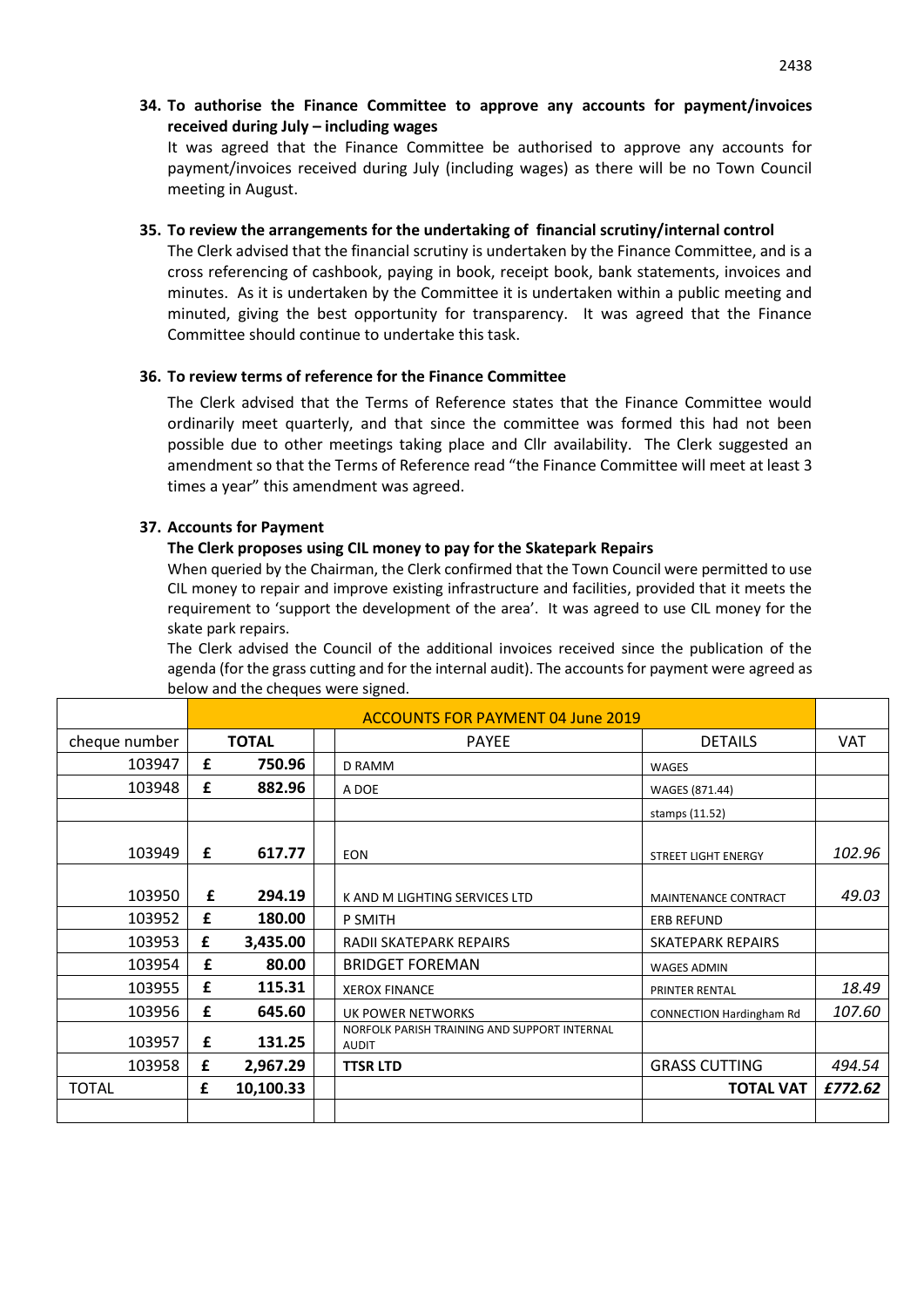# **38. 'Exclusion of the Press and Public under the Public Bodies (Admission to Meetings) Act 1960 to discuss the following matters:'**

*The following agenda item requires references to staff and is therefore confidential* It was agreed to ask the public to leave. The public left the meeting.

**AT this point it was 10.00pm it was proposed and agreed to extend the meeting by 15 minutes.**

# **39. To discuss internal communication and consider a proposal to adopt a staff/Councillor relationship protocol**

The Clerk confirmed when questioned, that she had included this item on the agenda, as there was an existing protocol on the "staff/ Cllr relationship" that was out of date and poorly written. Such a protocol covers contact between meetings between the Cllrs and Staff, for example that an immediate response to emails should not be expected. She further explained that internal communication should be discussed (as explained in the document sent prior to the meeting). The Clerk asked for Cllr comments or questions.

The Chair directed that a policy could be written by the working party.

There was no further discussion on this agenda item and the proposal to adopt a staff/Councillor relationship protocol was not considered.

The meeting was closed at 10.05pm.

Signed ……………………………………………………………………………………. Chairman 02 July 2019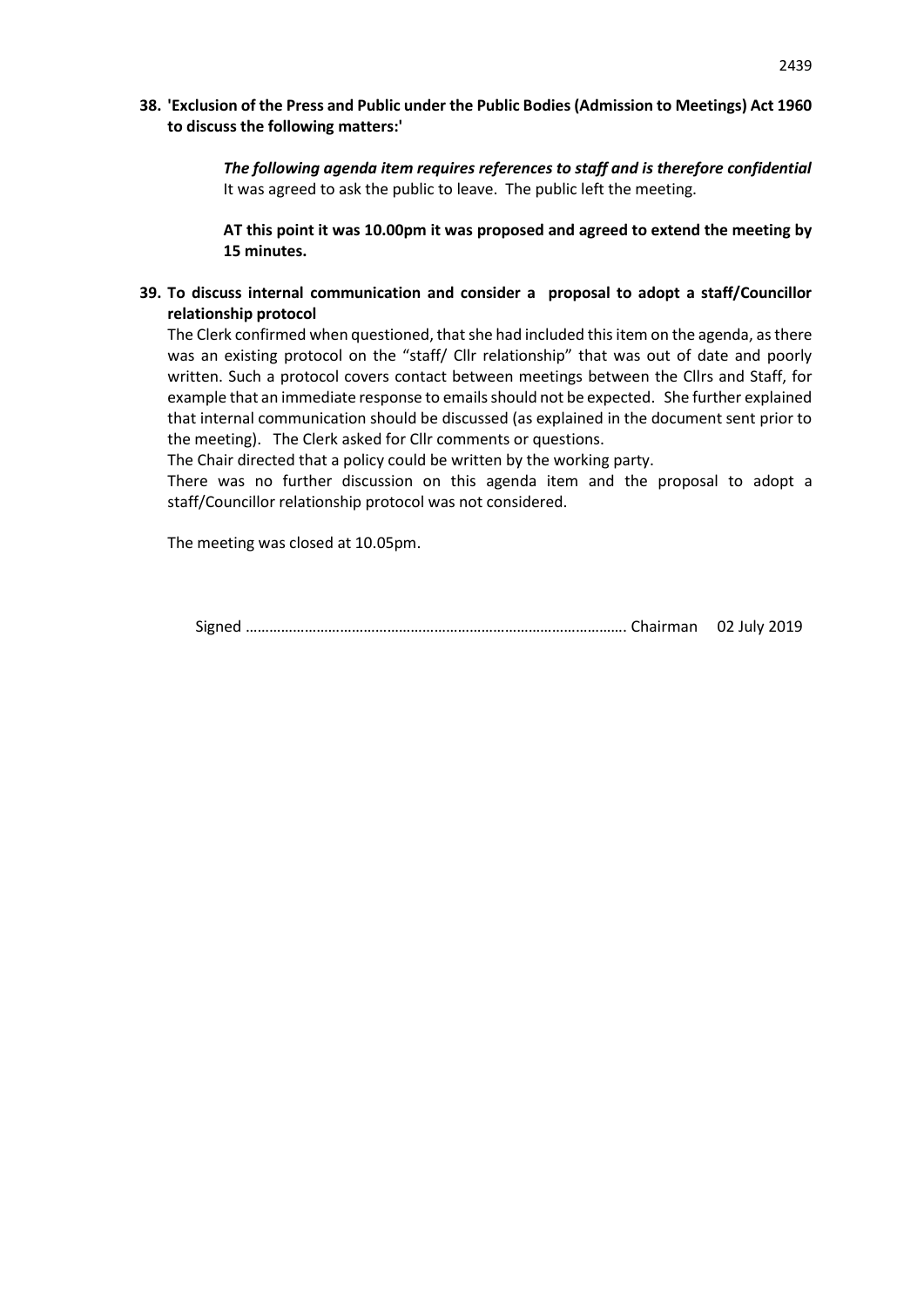|     | <b>Clerks Report for 07 May 2019</b>                                                                                                                                                                                                                                                                                                                                                                                                                                                                                                                                                                                                                                                                                                                                                                                | 2440 |  |  |
|-----|---------------------------------------------------------------------------------------------------------------------------------------------------------------------------------------------------------------------------------------------------------------------------------------------------------------------------------------------------------------------------------------------------------------------------------------------------------------------------------------------------------------------------------------------------------------------------------------------------------------------------------------------------------------------------------------------------------------------------------------------------------------------------------------------------------------------|------|--|--|
| MIN | Update                                                                                                                                                                                                                                                                                                                                                                                                                                                                                                                                                                                                                                                                                                                                                                                                              |      |  |  |
|     | Matters Arising From the minutes of the meeting on 07 May 2019                                                                                                                                                                                                                                                                                                                                                                                                                                                                                                                                                                                                                                                                                                                                                      |      |  |  |
| 10  | Review of grave digger and the need for a contingency<br>The current grave digger should be written to, to ask if she is still prepared to continue as the nominated grave<br>digger for Hingham, and to write to other prospective grave diggers, to ask if they would also like to be<br>considered as a nominated grave digger for the Hingham. $-$ To be done $-$<br><b>Extension of Cemetery Driveway and turning circle –</b> further investigation and quotes to be sought -<br>Need for a bollard to protect a headstone - bollard/shrub to be sourced<br>Permission for work in the Churchyard – Church permission has now been obtained for work to the wall – the<br>Clerk to progress with the builder (if he still willing to undertake the work) and insurance company for the<br>Church Road section |      |  |  |
| 26  | To discuss and agree the cemetery fees discretion policy<br>Fee discretionary policy to be finalised and bought back to a future Town Council meeting.                                                                                                                                                                                                                                                                                                                                                                                                                                                                                                                                                                                                                                                              |      |  |  |
|     | Barra na kata katika kata daga faaf dheeree kha akan ek Rabitan an shekara na na na matan                                                                                                                                                                                                                                                                                                                                                                                                                                                                                                                                                                                                                                                                                                                           |      |  |  |

Fee discretionary policy to be **<sup>31</sup> Proposal to invite tenders for/ discuss the street lighting maintenance contract**

Tenders being sought in time for the July Town Council meeting

**32 Time and place of meetings of the Council up to and including the next annual meeting of the council** Bookings have been for the use of the Lincoln Hall made for the agreed dates

**<sup>35</sup> To discuss and agree amendments to the bank mandate/cheque signatories**

Awaiting Bank Mandate paperwork/forms form Barclays

**Other Updates**

The application for the work to reduce the Churchyard Lime tree has been made to SNC – (Church permission also required). – Permission has been granted - A contractor will be sought – for this and other work required after the tree survey has been undertaken

Annual Tree Survey has been requested – date to be confirmed

# **OUTSTANDING ISSUES**

Moving the litter bin on the Market Place –

A meeting is to be arranged with an individual who may be able to undertake this work

The potential "twinning" project with Swanton Morley and Springfield Kentucky USA – was reported in the Parish magazine, asking for any community members interested in taking on the project – the Chairman to discuss further with the Chairman of Swanton Morley Parish Council. – no further updates

Outstanding work from the last round of tree works - A copy of the relevant pages of the tree survey has been forwarded to the contractor who undertook the tree work (as per their request) so they can compare with the schedule of work they undertook – this has been chased and has been passed to the department manager – chased again – The Contractor has requested a site meeting – the Clerk will try to avoid this and insist that the outstanding work be carried out – still to be resolved

Re-siting of the Town Council notice board – a suitable place is to be found in the Market Place and an assessment to be made on the usability of the existing notice board if it is possible for it to be moved.

2 steel liners for the Market Place bins to be ordered – need to re measure the inside of the bin – (liners available at a reasonable price are a slightly different size to the existing ones (by mm's)